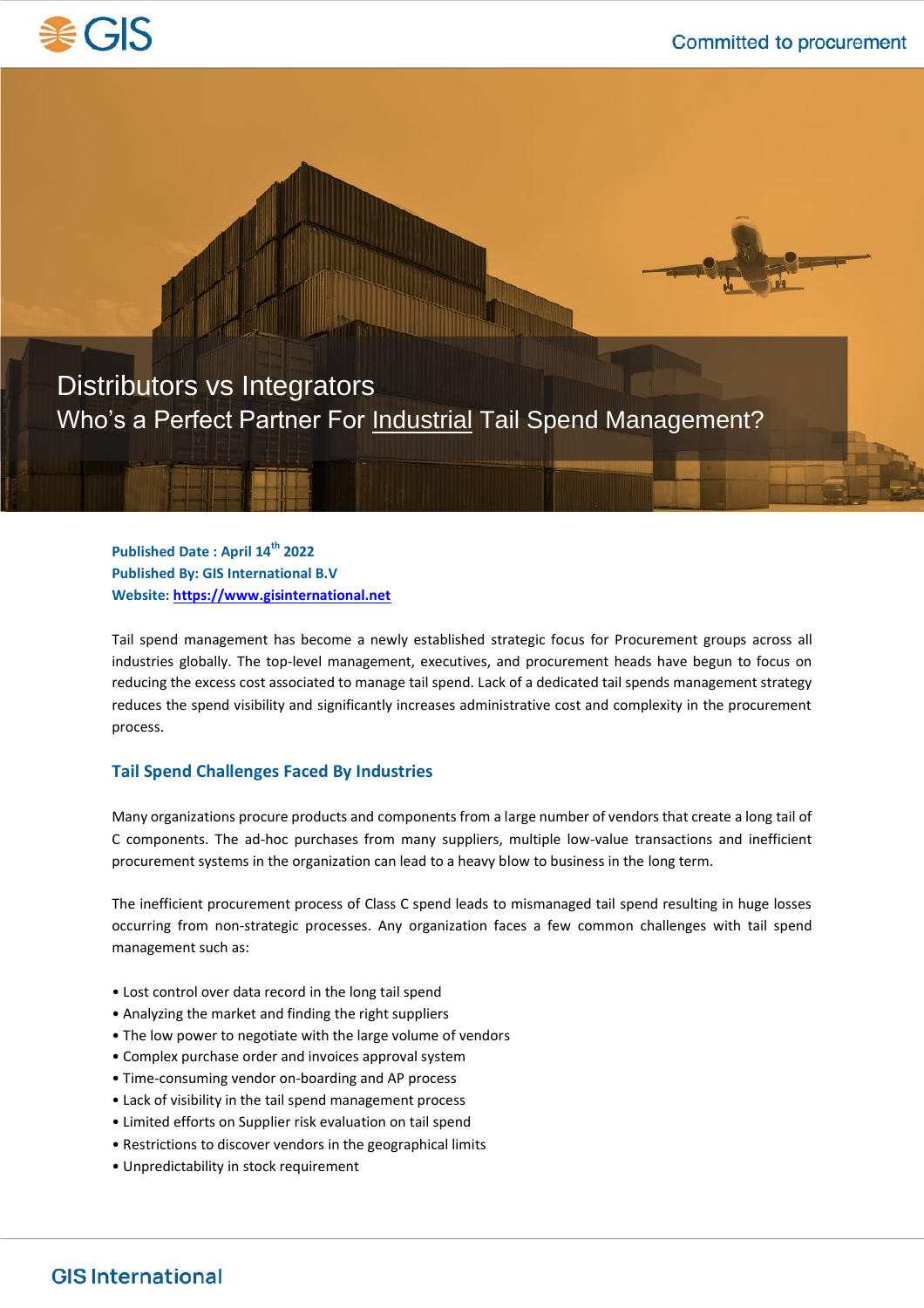Another major issue faced by procurement teams is adhering to the standard payment terms of suppliers. The unbalanced payment terms lead to unmanaged books and lost accounts that create hurdles in the management. Hence to ensure a constant level of standards along with calculated savings measures against the vast supplier base is a major challenge for many organizations.

Business models like integrators and distributors have brought a new strategy to overcome these tail spend management challenges. These procurement partners' new technology and service capabilities work to design an effective strategic procurement process to drive tail spend consolidation.

## **Role Of Distributors In Tail Spend Management**

A distributor is an important sourcing partner that acts as an intermediate between the manufacturers and the end-customer. They provide excellent second-and third-tier OEMs and electronics manufacturing services (EMS) to the businesses. Distributors often work by area zones that allow them to know a limited range of OEM's but with excellent product supply to the organization. They negotiate with the suppliers on behalf of the customer to get the best deal for the procurement optimization.

Distributors can provide the customers products with a plethora of design and supply chain services such as consignment stock that help companies reduce storage and logistics cost. For a narrow range of products offered by the distributors, customers can compete better in that specific product segment.

## **Role Of Integrators In Tail Spend Management**

Integrators are responsible for the complete end-to-end procurement management process, including tail spend related operations. They not only offer the services performed by distributors but also work towards inventory optimization and process standardization like an extended in-house team working for end-to-end service with primary focus on Category Management and Strategic Sourcing expertise. Integrators manage the entire supply chain from a Procurement and Sourcing perspective. Being an extension of Client's Procurement Department.

Integrators achieve a lower cost of ownership for the customers by taking the risk and liabilities of purchasing products and supply to the customer every month. They have a larger scale of market integration that allows them to drive significant savings by seeking better pricing through volume aggregation and SKU optimization. They cover all ranges of products and components of the customer in strategic and non-strategic spending for providing a holistic service.

Integrator is a dedicated procurement partner that takes responsibility for every business aspect in the tail spend management without any exclusions.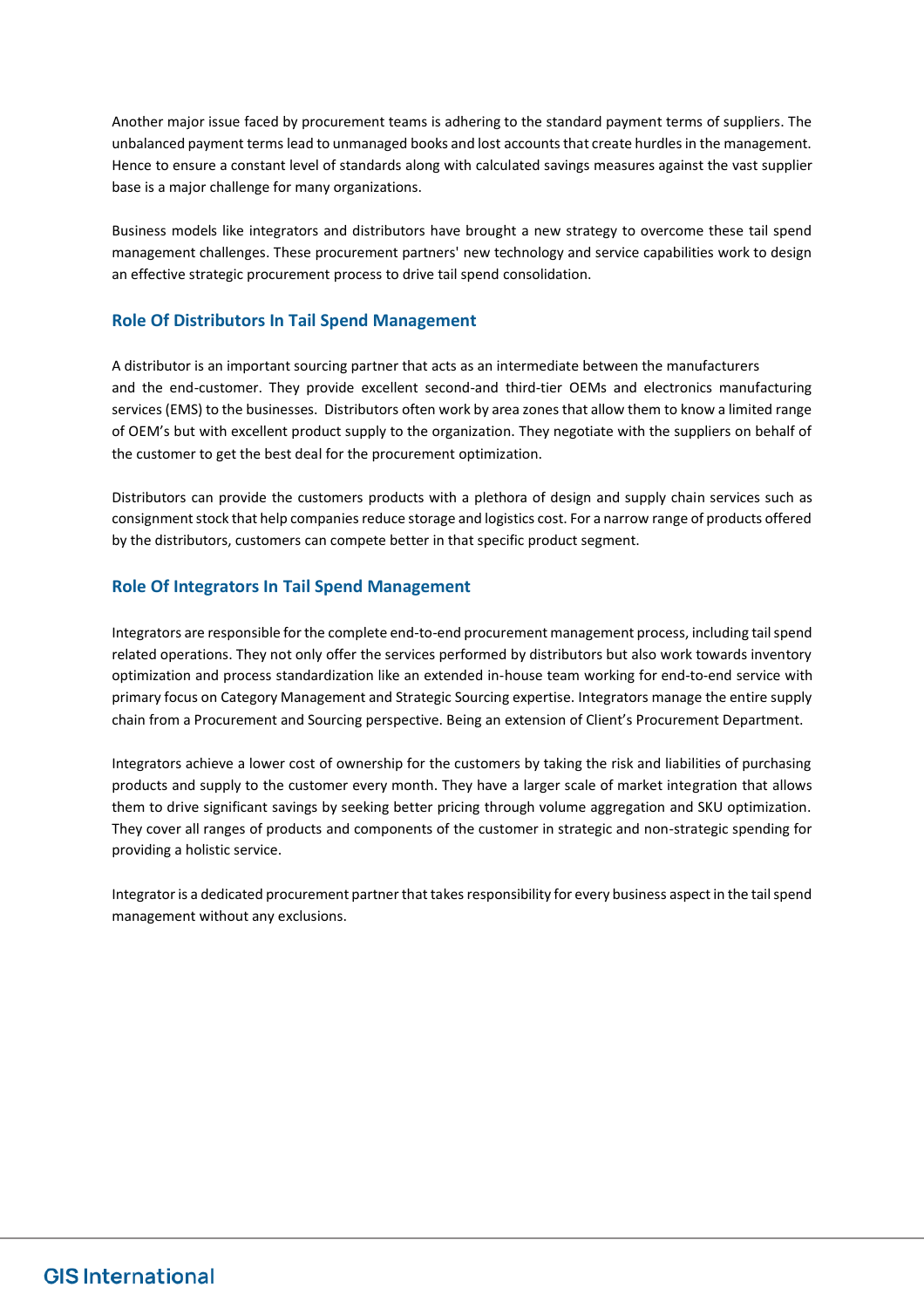## **Distributors Vs Integrators**

| Sr. No | Distributor                                                                                                                       | Integrator                                                                                                                                     |
|--------|-----------------------------------------------------------------------------------------------------------------------------------|------------------------------------------------------------------------------------------------------------------------------------------------|
| 1.     | Distributors offer limited services for specific<br>categories, including storage and distribution of<br>these product/components | Integrators offer purchase, storage and<br>distribution of the product/components along<br>with complete system integration for<br>procurement |
| 2.     | Specific, contracted brand association for limited<br>categories                                                                  | Multi brand network across all categories                                                                                                      |
| 3.     | Does not include material handling                                                                                                | Includes material handling                                                                                                                     |
| 4.     | Consignment stock only on select brands                                                                                           | Inventory Forecasting, Stock Optimizing and<br>Ensure On-Time Delivery in Full                                                                 |
| 5.     | Offers excellent technical service for limited<br>product segments                                                                | Offers process services for all types and<br>categories and products                                                                           |
| 6.     | Does not indulge in the micro management of the<br>customer's procurement process                                                 | Micro-manage the customer's Tail-spend<br>procurement process with digitization and e-<br>procurement strategies                               |

It is well established that both Distributors and Integrators have benefits that can bring value to the organisations in different sections. But which is a better option for tail spend management?

## **Which Partner Is Better For Optimizing Tail Spend Management?**

All the organizations nowadays strive for integrated procurement outsourcing solution that satisfies the business needs for the value of the investment. This procurement business model of the partner needs to be flexible with newer tools and with the existing business system.

If you need a niche product for your supply chain at the best market price, reaching out to a distributor will be a better option. A distributor is a brand/product-specific partner specializing in the area to negotiate at par with all the market vendors for that product.

However, if you are looking for a partner to take over your tail spend management process completely for efficiency, cost optimization with category management expertise, then an Integrator must be your choice. An integrator provides an opportunity to the organization for innovation, system efficiency, and better control on the tail spend.

Hence, the choice of business models completely depends on your tail spend requirement. In the last 15 years, many companies worldwide have adopted the Integrated facilities management. They aim to establish a longterm relationship with a few selected strategic partnerships for a 360-degree model. This initiative helps consolidate the tail spend management that arises with the help of services performed collectively by distributors and integrators.

Instead of working with a specific type of partner, businesses can work with a hybrid procurement partner to get the best of both worlds. Businesses can target a partner with a hybrid model that offers both the Integrator and distributor services based on the categories and spend segmentation for providing a holistic tail spend

# **GIS International**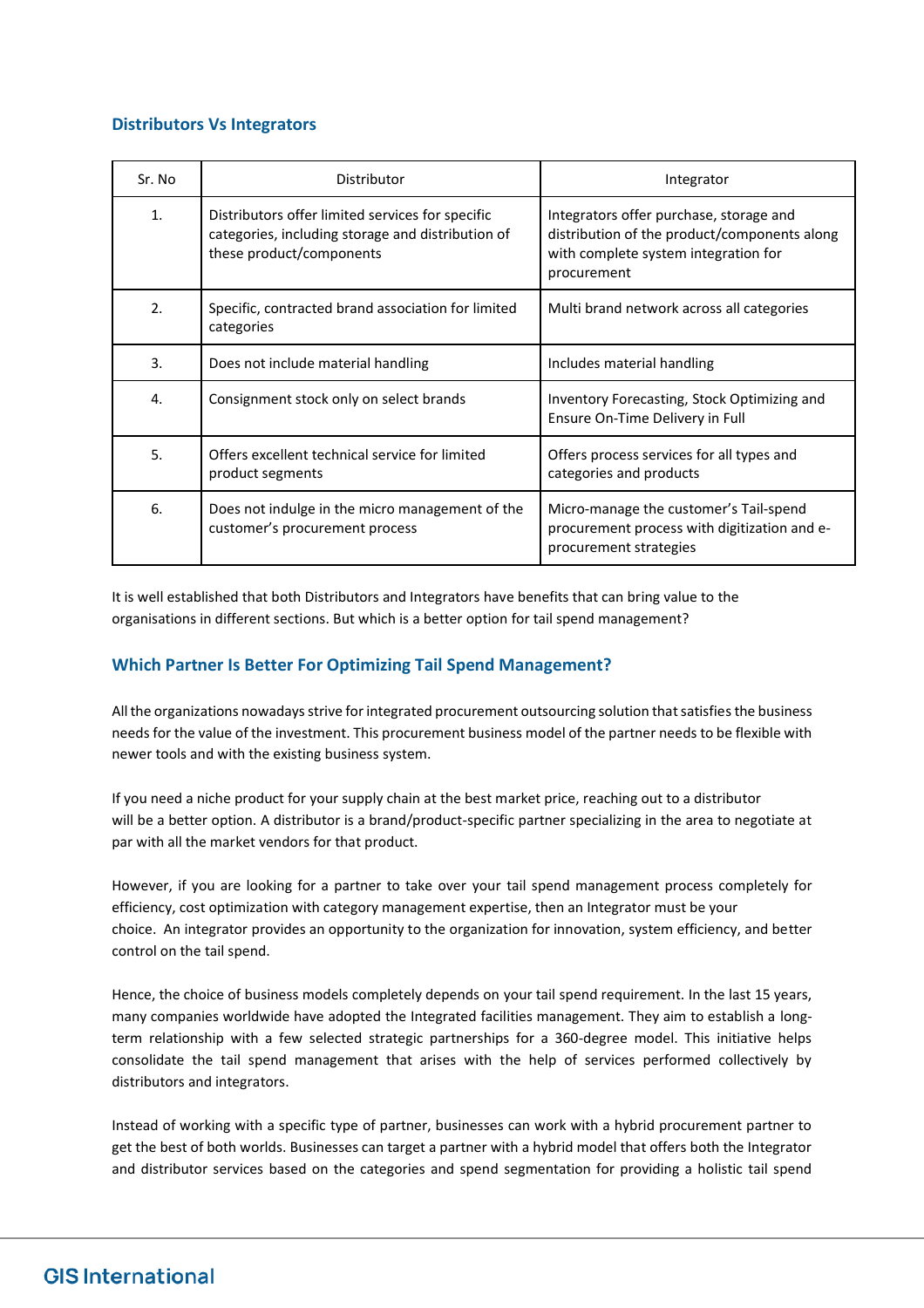management. You can also seek an Integrator for the larger tail spend along with strong partner alliances with regional distributors for specific brands.

### **The Hybrid Approach To Tail Spend Management**

Looking at the Kraljic-matrix, non-strategic spending was inefficient to manage until now, but with the hybrid model, this can be executed efficiently. The amalgamation of distributors and integrators enables category expertise, tailored processes, and tail specific technology to work with guaranteed precision and coverage.

A hybrid business model acts as an extended team of the client's procurement team to perform the end-to-end services. With this approach, customers don't have to worry about the supplier on-boarding and management of procurement strategy for the tail spend management. A hybrid procurement partner aims to extract maximum benefit from the supplier's relation, storage and logistic support along with the operational and risk mitigation benefits.

With a hybrid tail spend management partner, you get a more straightforward procurement process with a ONE vendor model who consolidates/standardize all categories from multiple customers. The use of advanced transactional- and payment-technologies enables an enhanced user experience. This e-procurement strategy allows businesses to get detailed spending data and supplier information using a simple system.

A new hybrid business model will help the businesses in better tail spend management without any compromise.

#### **Benefits Of The Hybrid Model**

#### Many to One Supplier:

The procurement partner aims to reduce the number of suppliers by consolidating the procurement vendors. They purchase all the strategic and non-strategic products on their account and provides a low-cost supply to the customers. This innovative way offers a single supplier model that reduces the invoice to one for cost savings accounting process across all IT infrastructure and associated services.

#### Integrated Procurement System:

A completely integrated e-Procurement system that reduces the redundant manual tasks to a minimum. The digital system offers a visual dashboard created with real-time data that depicts the financial, strategic and operational data for clear decision making and management. The digital system benefits the finance department in the procurement team for performing all the back office tasks smoothly.

There are many other benefits of a hybrid model, such as:

- Product access: Get product quickly every month without any storage cost
- Purchasing power: The procurement partner buys in bulk that indirectly increases your purchasing power
- Short cycles: Reduce the unnecessary purchasing time with increased order accuracy
- Smart communication: Electronic Data Interchange (EDI) processes for purchase orders andinvoices.
- Efficient management: E-procurement technology for streamlined tail spend management
- Resources saving: Time and cost reduction
- Risk and liabilities: Reduced risk by avoiding direct 3rd party vendor engagement
- Standardized processes: Consolidated same category product purchases from pre-selected and approved vendors.